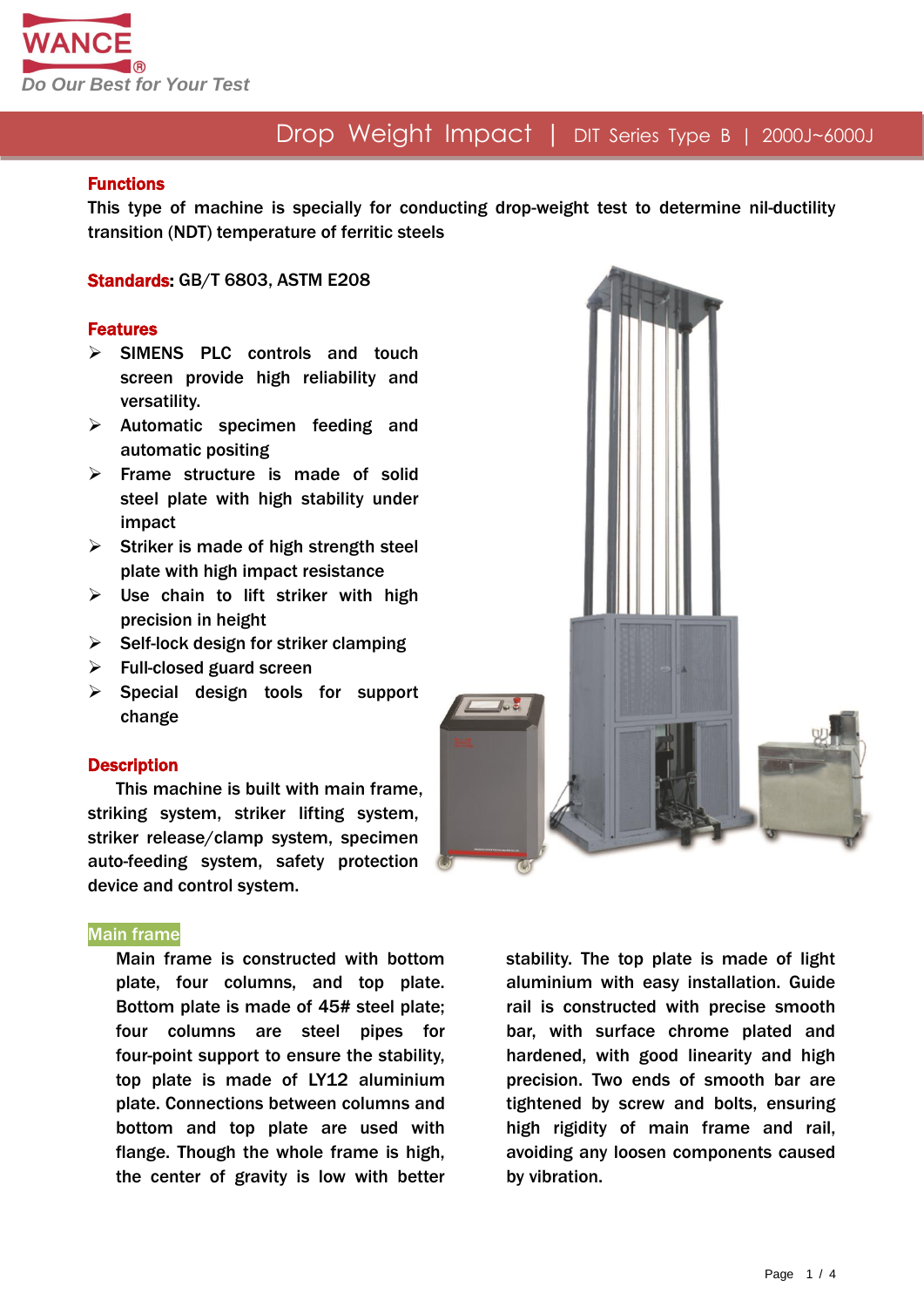#### **Striker**

Striker is made of whole machined steel plate, ensuring the striker stiffness and improving the safety, not loosening after long time use. Striker tup is made of alloy steel, with good impact resistance, little abrasion, long service life, and easy to change.

#### Lifting system

Lifting system consists of motor, crosshead, chain wheel, chain, and encoder. Lifting motor is equipped with brake, featuring small size, light weight, high efficiency, low noise and high stability. It will lock when power is off, the striker will not accidently fall down. Compared with steel wire rope, chain features small elasticity with precise height measurement. Also chain has higher strength with little abrasion, and safer than wire rope. Motor is mounted at the bottom of the main frame, easy to mount and service.

#### Striker release/clamp device

It is specially design and will automatically lock after clamping the striker. This device won't open caused by gravity even when the power is off. It is equipped with approach switch to detect the position. If striker is not clamped, crosshead won't move.

#### Specimen auto-feeding device

It is designed of four-bar linkage structure and pneumatic driving, featuring fast specimen feeding in only 5 seconds with high accuracy and simple operation. Meanwhile, it has auto center-aligning function. Only put the specimen onto this device, press the button on the control panel, this device will automatically feed the specimen onto the anvil and align the center, without labor work, improving efficiency and safety. After finishing impact, this device will push the specimen out with simple operation and high reliability.

#### Safety protection device

There are guard screen around the main frame to prevent broken specimen from splitting, and also prevent operators from entry to the main frame. Guard screen is equipped with door position limit switch. The machine will lock when the door is open, eventually preventing any fault operations and guaranteeing the safety of operator.

#### Control system

Control system in this machine provides automatic operations for striker lifting, zero positioning, specimen auto-feeding, impact, and striker clamping, which greatly reduces labor intensity and improves working efficiency and operating safety. Simens PLC programmable controller is used for the whole control system, touch screen is used for terminal operating interface, rotary encoder is used for sampling and controlling the height. PLC features high stability and reliability and strong anti-interference ability, avoiding any fault operation and improving safety of operators. Meanwhile this control system has alarm functions for such errors: specimen is not in the right position, striker is not locked, and guard screen is wrong, striker is not lifted to the correct position.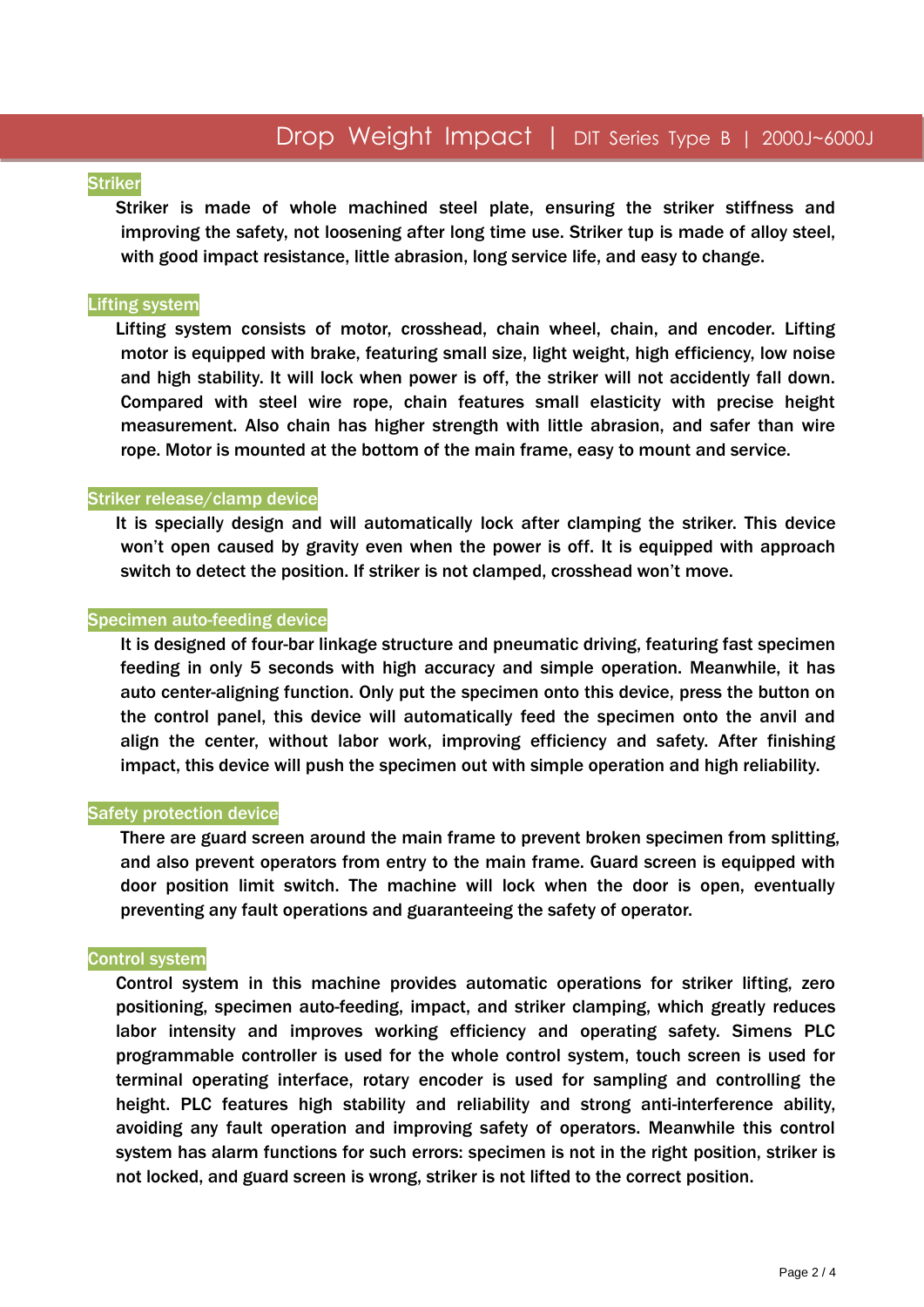

| <b>Model</b>                                    | Dimension $(A \times B \times C, \text{ mm})$ | Maximum drop height (H, mm) |  |
|-------------------------------------------------|-----------------------------------------------|-----------------------------|--|
| <b>DIT203B</b>                                  | 1080×1240×4300                                | 2915                        |  |
| <b>DIT303B</b>                                  | 1080×1240×4300                                | 3062                        |  |
| <b>DIT603B</b>                                  | 1300×1240×4300                                | 3062                        |  |
| Remark: Dimension B is the width of the machine |                                               |                             |  |